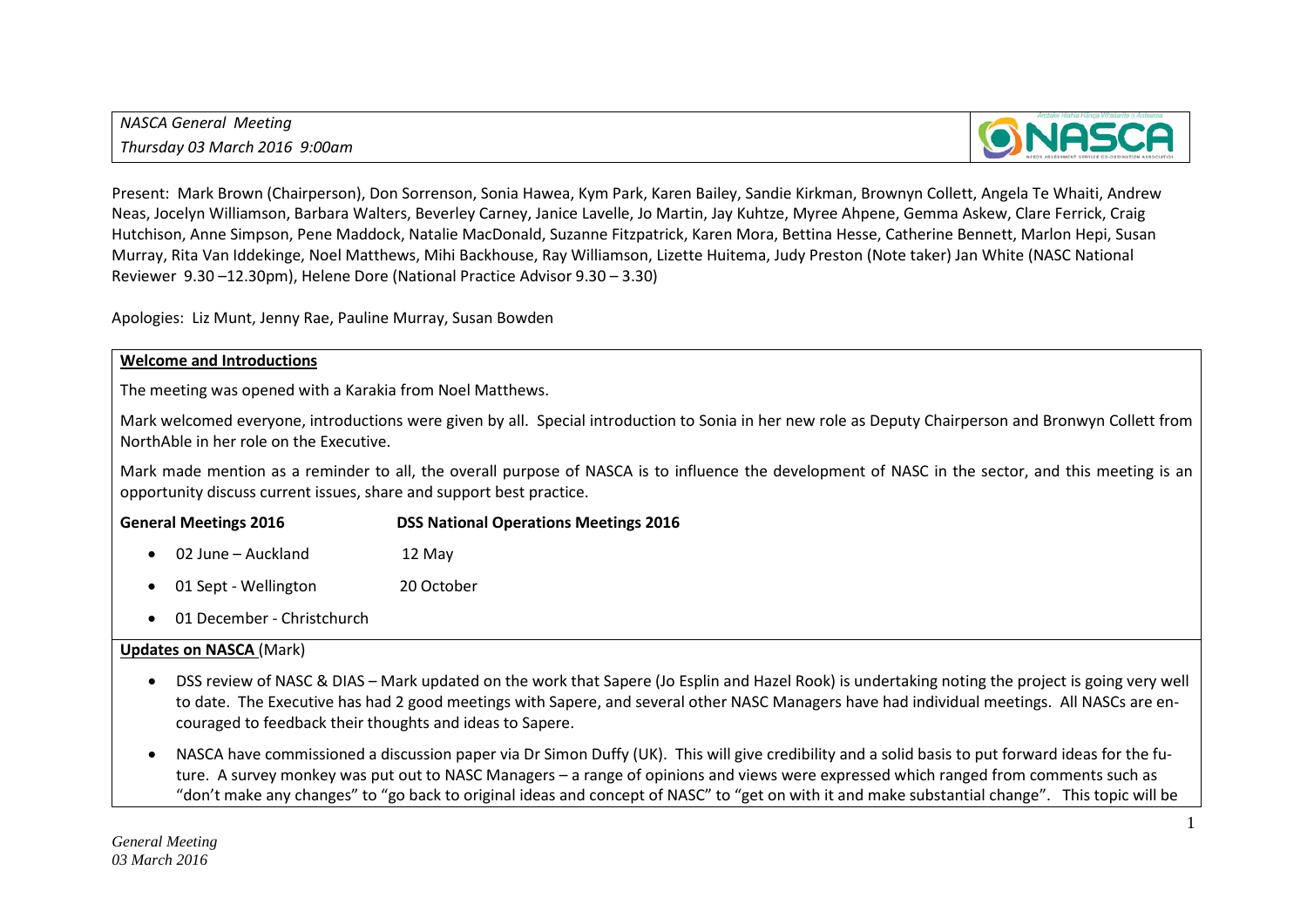further discussed within DSS Group.

- Christchurch Meeting Venue comment received that fewer people attend the Christchurch meeting. Not sure whether this is due to location and flight costs or time of the year. The Executive have given thought to this and in 2017 the pattern will change because of the Conference in September to be held in Auckland. The Christchurch General Meeting will therefore be held in March or June 2017.
- NASCA Constitution further work on this is on hold due to the DSS NASCA Review and the possibility of significant change to DSS contracts. The Executive feel that this is not a priority at the moment.
- Information sharing with breakout groups The Executive is constantly trying to balance sharing information which is more relevant to some groups than others. Today's agenda has allowed more time at the end after breakout group for groups to share important issues, and for discussion to follow.
- Suggestion made at the December meeting that NASCA challenge with the MoH the level of DSS management fee and the impact on keeping and employing staff. The Executive have discussed this and don't believe that the timing is quite right to address just now in terms of the financial review underway within DSS. Mark said he has had discussion with advisors from PWC and plans within the next few weeks to progress by writing to DSS to challenge and raise the issues.

# **NASCA Conference 2017 (**Craig Hutchison)

Craig provided an overview of his proposal for leading the next NASCA Conference advising the following main points:

- Date and Venue: 07-08 September 2017 Waipuna Conference Centre Auckland
- Registration Fee \$400 (incl gst) remains as previous years
- Request for a team of people to help organise the conference this will include a variety of tasks such as sourcing sponsorships, key note speakers and organising various parts of the conference. Ideally representatives and expertise from U65, MH and HOP.
- Theme: Suggestions welcome from all. Please email Craig at [craig@casnz.co.nz](mailto:craig@casnz.co.nz) or [HutchisonC@Lifelinks.co.nz](mailto:HutchisonC@Lifelinks.co.nz) within the next week. Any thoughts will be put to the Executive along with offers of assistance to be part of the organising team.

**Financial Report** (Don Sorrenson)

- Don spoke to the summary of financial reports to January 2016. Copies of reports are on NASCA website.
- NASCA remain in good financial state.
- Don reminded all that further information is available on the website or feel free to contact Don with any questions regarding the report.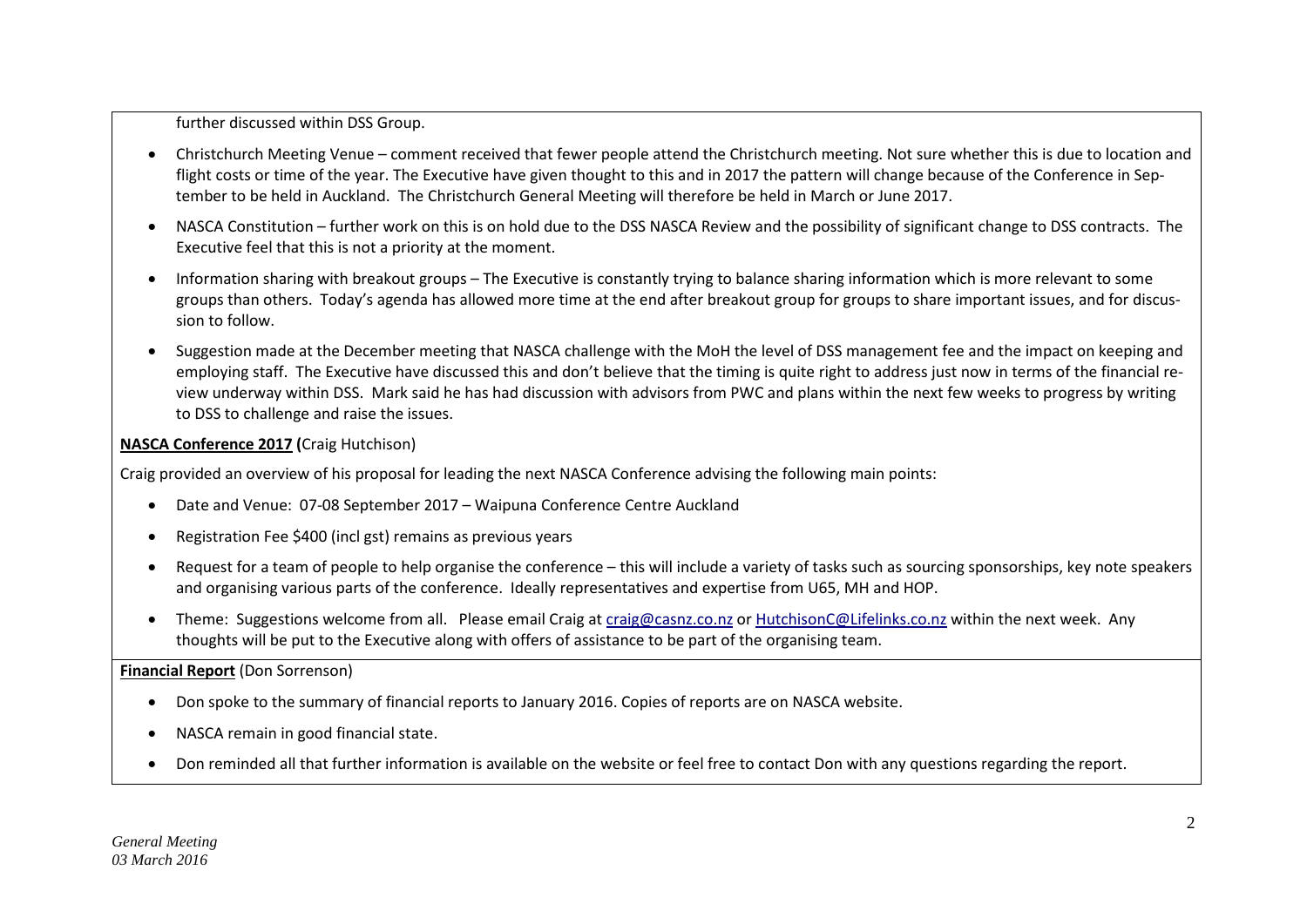## **Presentation: An Aging Population: Sarah Clark – Director Office for Senior Citizens**

Mark introduced Sarah who provided an introduction to the work of the Office for Seniors, our aging population and resources that are available.

The presentation will be available on the NASCA website and further information at: [www.superseniors.msd.govt.nz](http://www.superseniors.msd.govt.nz/)

## **Presentation: Funding Allocation Models** (Don Sorrenson)

Sonia mentioned that the initial agenda noted that the NZ Health Strategy (MoH) were presenting today, however the speaker was unable to attend but will present at a later date.

Sonia introduced Don who provided an update and information on the work that Support Net has been undertaking through the new pilot model introduced by MoH. In particular through the funding allocation – what has worked well and not so well. Strengths and weaknesses.

- Vision: A self-assessment model used for Under 65 that encourages them to think about how they would like to live their life, to plan how they receive their support services and how they self-manage going forward.
- Don then talked to the new self-assessment form "Understanding You and Your situation". The intention is that the assessment is more strengths based and takes into consideration the needs they have and the natural supports that are in place. Ends up with a score that then relates to an indicative funding amount which is then discussed between parties. Negotiation may be required on how a budget can be used in the best way to support the person.
- Issues: Some assessments are not completed well, there may be delays in completion etc. and some clients prefer NASC to complete. The form is not used for residential packages as it does not ask the right questions. There is a risk of overstating and / or under estimating support so NASC moderation and checking is required.

Overall Don feels that it is a positive model which encourages communication and gives people more opportunity to live the life they want. Some areas still to be worked on for the future.

# **Farewell to Jenny Moor**

Mark welcomed Jenny to the meeting and recognised her long involvement with NASCA and NASCs in many roles over the last 15-20 years.

Craig spoke acknowledging Jenny's involvement in the initial set up of NASCA in 2001, and her work and commitment over the past years and the many NASC projects and initiatives she has been involved in.

Don Sorrenson, Karen Bailey, Catherine Bennett and Sandie Kirkman also said a few words in acknowledgement of Jenny's time with NASCs and with the Ministry working with NASCs and with new directions and developments.

Jenny replied thanking all. Final word from Jenny to NASCs – "Confidence through Competence"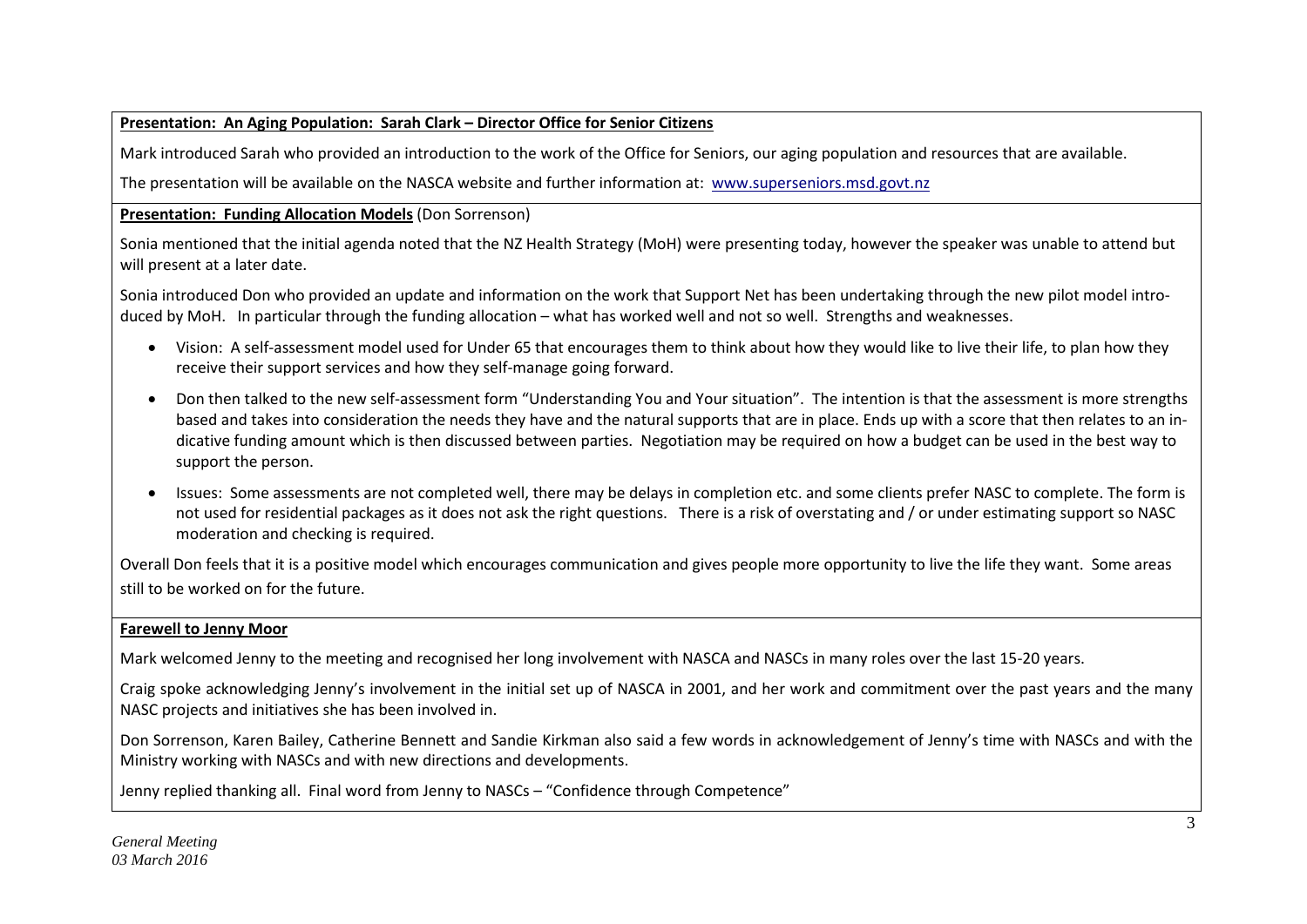### **2:45pm Combined Session and report back of discussion points within each stream**

Each group reported back on their main discussion topics.

Full notes will be available in notes for each breakout group.

**DSS** Karen Bailey highlighted the discussion points of the DSS group:

- NNR Jan White ICARe , documentation processes
- Simon Duffy paper future of NASC Functions DSS
- Common support plan group of 4 to address this work
- NPA role draft guide for ICARe (Helene)
- SPA recording level of need (Helene)
- E referral process for My Care (Marlon)
- NASCA website greater access for staff teams. (Jay Kuhtze)
- Ongoing challenges Behaviour Support
- Reassessment required before referral to HOP team for InteRAI?

**HOP:** Sandie Kirkman highlighted the discussion points of the HOP group:

- InteRAI proposal TAS which will effect HOP drastically
- Speakers for ongoing meetings will identify and approach Exec
- Questioned What NASCA does for us, other than networking
- Would like to see more opportunity of working together within streams whatever is decided in DSS will ultimately affect HOP.
- Opportunities to work at grass roots
- Sharing of NASC operation manuals email to be sent
- Reassessment before InteRAI There was brief joint discussion for a solution. How can we this be progressed. What's the driver?
	- o A conversation required between the 2 teams rather than subjecting a person to 2 re-assessments. Decide on a pathway.
	- o Often there is a change in clinical need provide new and relevant information to HOP a letter from a clinician.
	- o Up to date assessment is vital. Eligibility shared and consistent pathway required
	- o 3-4 people to work on a suggested approach and pathway Sandie, Beverley, Kym, Bronwyn, Ange, Pauline. Helene and Sonia also to have some involvement if required to tie into NPA work programme. Sandie will instigate this working group.

**MH:** – Kym Park highlighted the discussion points of the MH group:

- Presentation on Webhealth available health and social services providers. [www.linkage.co.nz/webhealth](http://www.linkage.co.nz/webhealth)
- Conference themes which will be sent to Craig (Working in the Spaces Between) and rep to help with conference